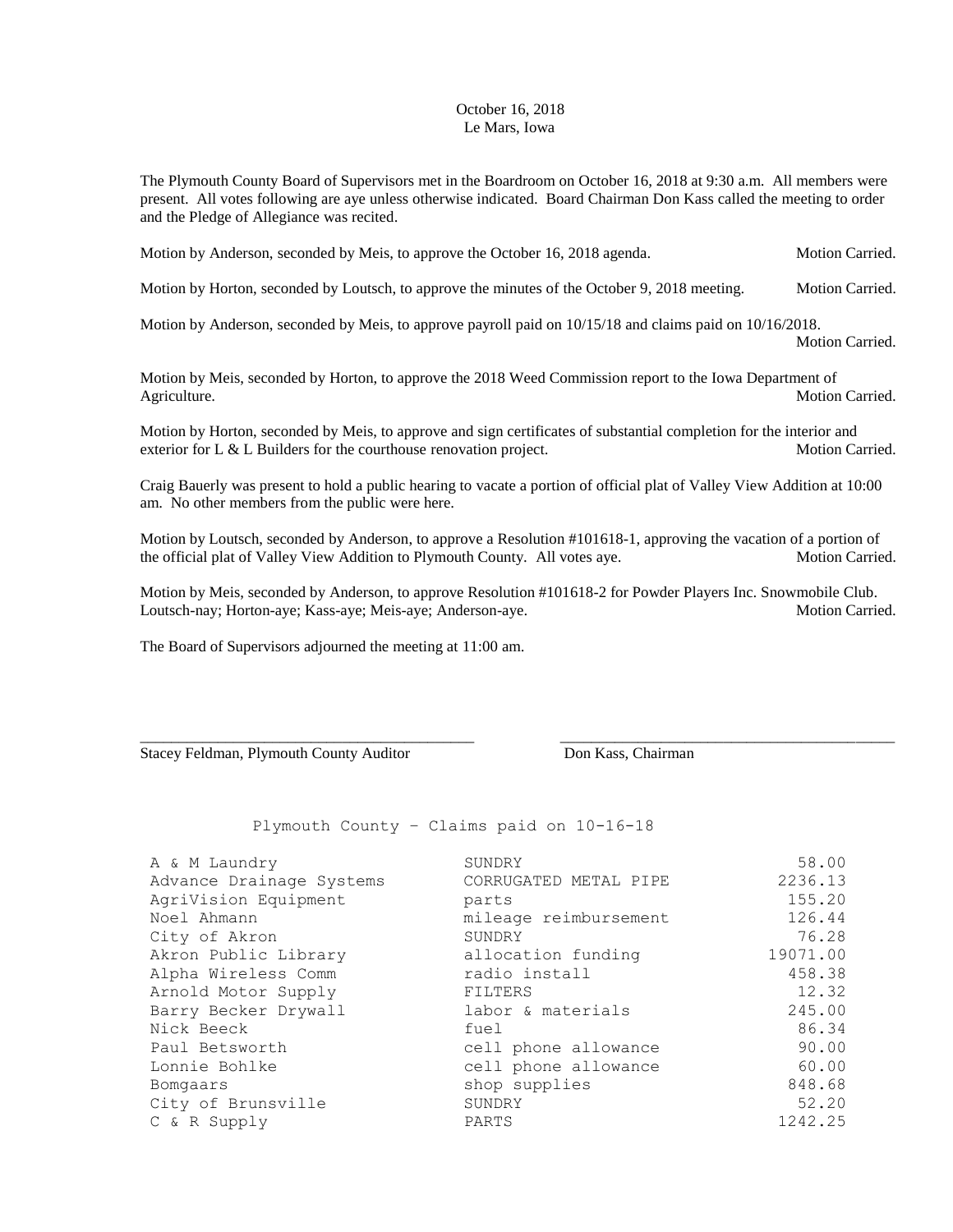Carroll Construction Supply SAFETY 376.09<br>4628.42 376.09 Casey's General fuel fuel 4628.42 Century Business Products MACHINES & FIXTURES 247.77 Century Link Business phone services 31.82 Certified Testing Services ASPHALT CONCRETE 3210.00 Derek Christoffel fuel 78.63 Contech Engineered Solutions CORRUGATED METAL PIPE 5700.00 Cornhusker International PARTS 2001.97 Crittenton Center Juvenile shelter care 1399.50 Culligan Water Conditioning water 104.70 Cummins Central Power repair generator 452.49 CWD kitchen supplies 1499.34 The Dailey Stop **fuel** fuel 196.81 Dean Foods kitchen supplies 159.73 Dell EMC **PC** and 3 monitors 2581.57 Denco Corporation **PIPE CULVERTS** 5650.00 Victoria DeVos misc. reimbursements 210.14 Dixon Construction construction project 177614.76 Scott Dorhout and Cell phone allowance 90.00 Diana Dowhower supplies 24.97 Eakes Inc supplies 840.20 Easy Clean Car Wash wash card 60.00 Fareway Grocery kitchen supplies 262.53 Farmers Coop-Craig fuel fuel 1075.55 First Coop Assoc fuel 125.81 Floyd River Materials fill sand 175.00 Floyd Valley Healthcare contract 1432.35 FORCE America PARTS 24.20 Forestry Suppliers deer repellent sticks 213.21 Fort Dodge Asphalt **ASPHALT CONCRETE** 21353.64 Frank Dunn Co. ASPHALT CONCRETE 609.00 Frericks Repair **Freedom Repair** fuel 3095.65 Frontier **phone services** 1516.79 LeMars Truck Stop 6 and fuel 40.21 GCC Alliance Concrete concrete/disc golf 23284.50 Kyle Gengler sign labor sign 200.00 Get Branded 360 uniforms 300 uniforms 78.64 Graham Tire Co **1988** vehicle repairs 1982.08 H & H Dirt Work PIPE CULVERTS 22087.90 Hardware Hank supplies 11.41 Kirk Hatting cell phone allowance 90.00 Jamie Hauser mileage 73.68 Brian Heidesch cell phone allowance 90.00 Pat Heissel **East Communist Cell** phone allowance 90.00 HGM Associates Inc construction project 41034.48 City of Hinton SUNDRY 143.53 Holiday Inn lodging 665.28 Peter Holtgrew GRANULAR GRANULAR 5700.00 Jill Holzman cell phone allowance 90.00 Stephanie Hoppe and the cell phone allowance 30.00 Hydraulic Sales & Service PARTS 340.39 I + S Group contraction admin fee 3045.00 IAAO membership dues 210.00 IAN Treasurer workshop registration 78.50 IMWCA '17-'18 audit premium 5152.00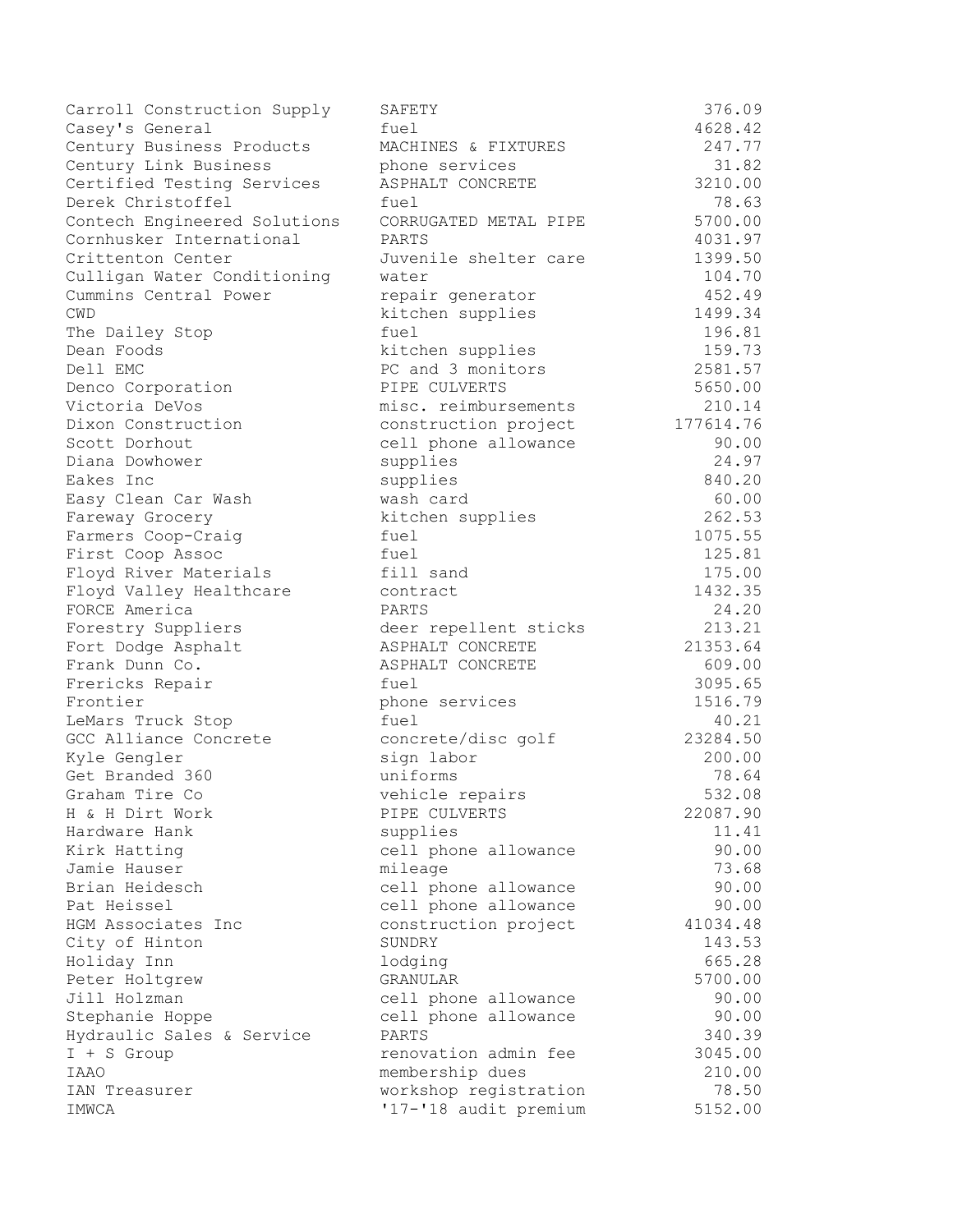| Indoff                      | SUPPLIES                  | 260.50   |
|-----------------------------|---------------------------|----------|
| Inland Truck Parts          | PARTS                     | 1309.93  |
| Iowa Dept of Public Safety  | Iowa System               | 2526.00  |
| Iowa One Call               | locates                   | 20.70    |
| Iowa Prison Industries      | sign posts                | 143.88   |
| Rodney & Denice Irwin       | DITCH CLEANING            | 250.00   |
| Jack's Uniforms             | uniform                   | 620.50   |
| Jensen Motors               | vehicle repairs           | 5.44     |
| Tamara Jorgensen            | cell phone allowance      | 90.00    |
| J-W Tank Line               | fuel                      | 1188.16  |
| Kellen Excavation           | <b>BRIDGES</b>            | 20830.16 |
| City of Kingsley            | SUNDRY                    | 30.37    |
| Kingsley Public Library     | funding allocation        | 17490.00 |
| Trish Kunkel                | cleaning services         | 1710.00  |
| L & L Builders              | courthouse renovation     | 33622.40 |
| Lampert Lumber              | LUMBER                    | 808.50   |
| City of Le Mars             | water                     | 435.69   |
| Le Mars Agri Center         | EROSION CONTROL           | 117.70   |
| LeMars Daily Sentinel       | publications              | 432.64   |
| LeMars Public Library       | funding allowance         | 25059.00 |
| LeMars Rental and Repair    | <b>BRIDGES</b>            | 75.00    |
| Aaron Leusink               | misc. expenses            | 383.76   |
| L.G. Everist                | GRANULAR                  | 3201.19  |
| Alan Lucken                 | mileage                   | 23.98    |
| Mangold Env. Testing        | <b>BRIDGES</b>            | 36.00    |
| Menards                     | supplies                  | 1012.17  |
| Merrill Public Library      | funding allocation        | 10718.00 |
| Mid Country Machinery       | PARTS                     | 2505.21  |
| MidAmerican Energy          | utility assist-Kabrick    | 1543.54  |
| Mike's Inc                  | 52.3 gal                  | 4059.68  |
| Motorola Solutions          | program jail walkies      | 6244.80  |
| Mpire Heating & Cooling     | furnace repairs           | 400.00   |
| Mullally Properties         | rent assistance           | 250.00   |
| NACCTFO                     | dues                      | 75.00    |
| <b>NACVSO</b>               | membership                | 50.00    |
| National Business Furniture | chairs                    | 2121.00  |
| Sharon Nieman               | reimbursements            | 86.11    |
| Northern Lights Foodservice | kitchen supplies          | 500.62   |
| O.C. Sanitation             | garbage pickup            | 345.00   |
| Office Systems              | copier maint contract     | 515.48   |
| Shawn Olson                 | misc. reimbursement       | 1292.86  |
| One Office Solutions        | office supplies           | 374.19   |
| City of Oyens               | SUNDRY                    | 42.00    |
| Perspective Insurance       | boiler & machinery policy | 1004.00  |
| Kyle Petersen               | cell phone allowance      | 90.00    |
| Peterson Contractors        | construction projects     | 3686.00  |
| Ply Co Sheriff              | criminal/sheriffs fees    | 3309.21  |
| Ply Co Solid Waste Agency   | assessment/hauling        | 25488.28 |
| Ply Co Treasurer            | flex benefits reimb       | 1319.59  |
| Premier Communications      | phone                     | 1866.16  |
| Primebank                   | data processing fee       | 7.50     |
| Quality Lube Center         | service vehicle           | 54.45    |
| City of Remsen              | SUNDRY                    | 116.16   |
| Remsen Bell Enterprise      | publications              | 245.03   |
| Remsen Public Library       | funding allocation        | 22661.00 |
|                             |                           |          |